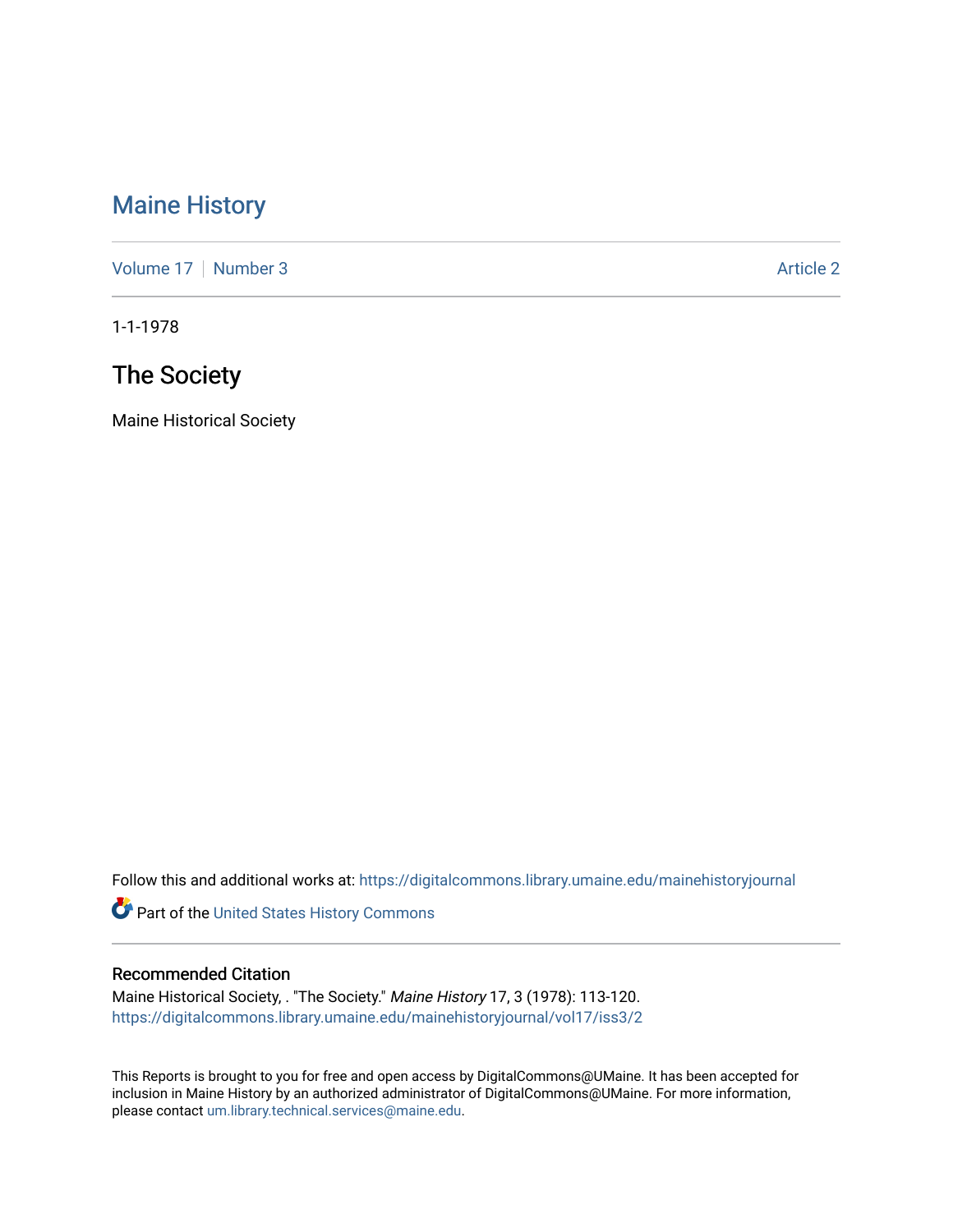# *Maine Historical Society Quarterly*

Volume 17, Number three Winter 1978

Published quarterly at 485 Congress Street Portland, Maine 04101

#### THE SOCIETY

The response to the Society's current fund raising appeal has been heartening. To date more than \$25,000 has been contributed towards meeting our overall goal of \$40,000. This support has enabled the Society to meet the challenge of Mr. & Mrs. J. Weston Walch who had pledged a \$5,000 gift, if the Society could raise an additional \$7,500 by December 15, 1977. The generosity of our friends has been greatly appreciated, and with their continued support we should have little difficulty in meeting our objective.

Word has been received from the Maine Historic Preservation Commission that our request for a \$15,000 federal grant for the restoration of the Wadsworth-Longfellow House has been approved. This is in addition to an \$18,000 grant recently awarded to the Society from the Community Development Funds of the City of Portland. With funding now assured, arrangements are currently being made to engage an architect to oversee the restoration which should begin this spring.

The 156th Annual Meeting of the Maine Historical Society will be held at Bates College in Lewiston on June 17, 1978. Following the business meeting and luncheon, Dr. Robert Bradley of the Maine Historic Preservation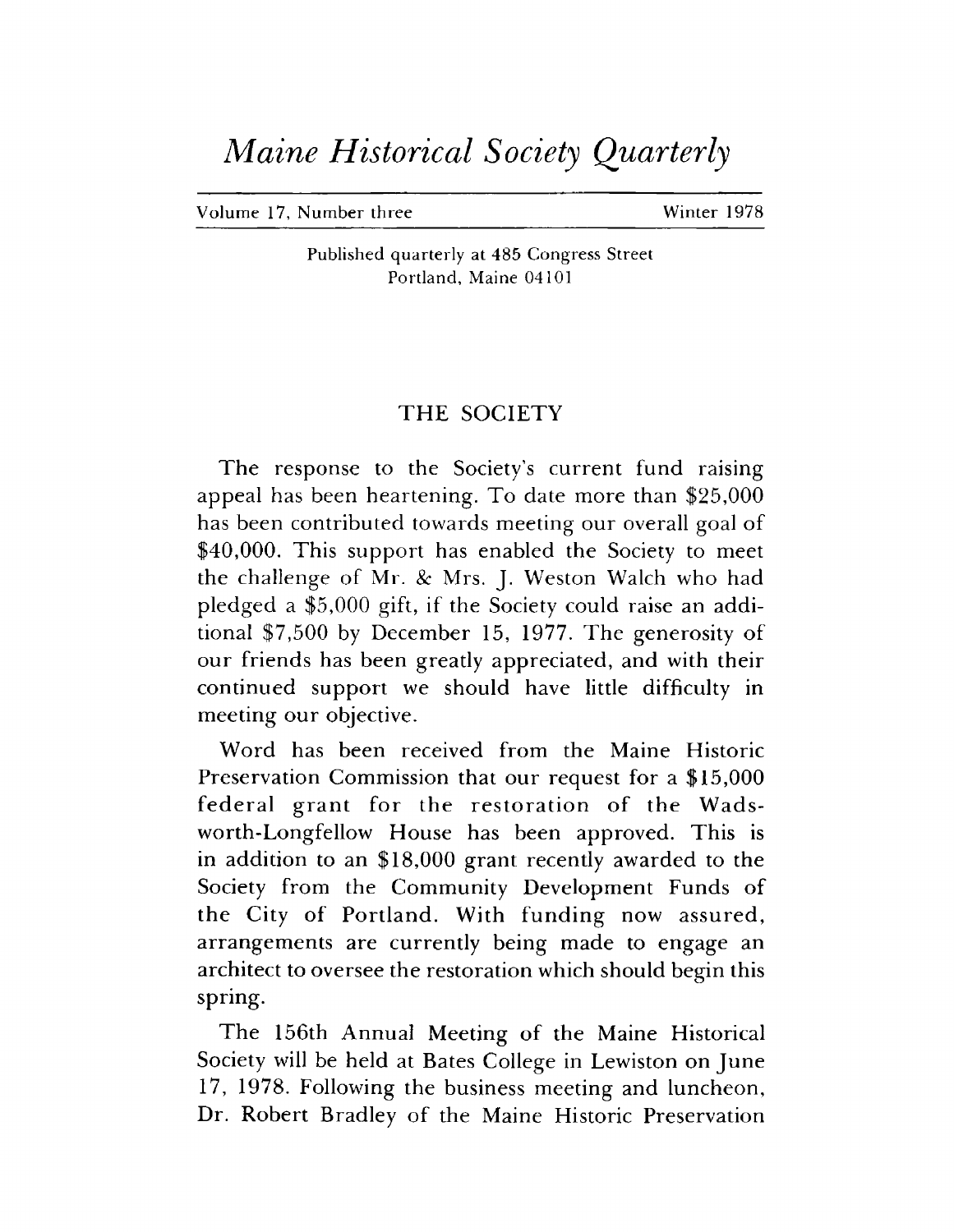Commission will present an afternoon lecture on "The Archaeology of Colonial Maine: An Illustrated Survey of Recent Discoveries." More detailed information will be provided to the membership at a later date. In the meantime, please mark your calendars.

Thomas L. Gaffney has been appointed Director of the Society. A member of the staff since 1970, Mr. Gaffney holds undergraduate and graduate degrees in history from the University of Maine at Orono. His appointment fills the vacancy created by the resignation of Gerald E. Morris who left Maine to assume a position with the Mystic Seaport Museum in Connecticut.

The Canadian National Railways recently placed the corporate records of the Atlantic *8c* St. Lawrence Railroad on indefinite loan to the Society. Consisting of all the directors and stockholders records of the road from its inception in 1845 until its demise in 1960, these records chronicle the history of one of Maine's most important and celebrated railroads. Ardently promoted by John Alfred Poor, Maine's famous evangel of railroad development, the construction of the Atlantic & St. Lawrence Railroad represented an ambitious attempt to link the economic destinies of Maine and Montreal, by making Portland Harbor the great all-weather shipping terminal for eastern Canada.

The Standing Committee and staff of the Society were saddened by the death of Mr. Philip H. Carey of South Portland. Phil, a conscientious volunteer for the past four years, died on December 14, at the age of sixty-four.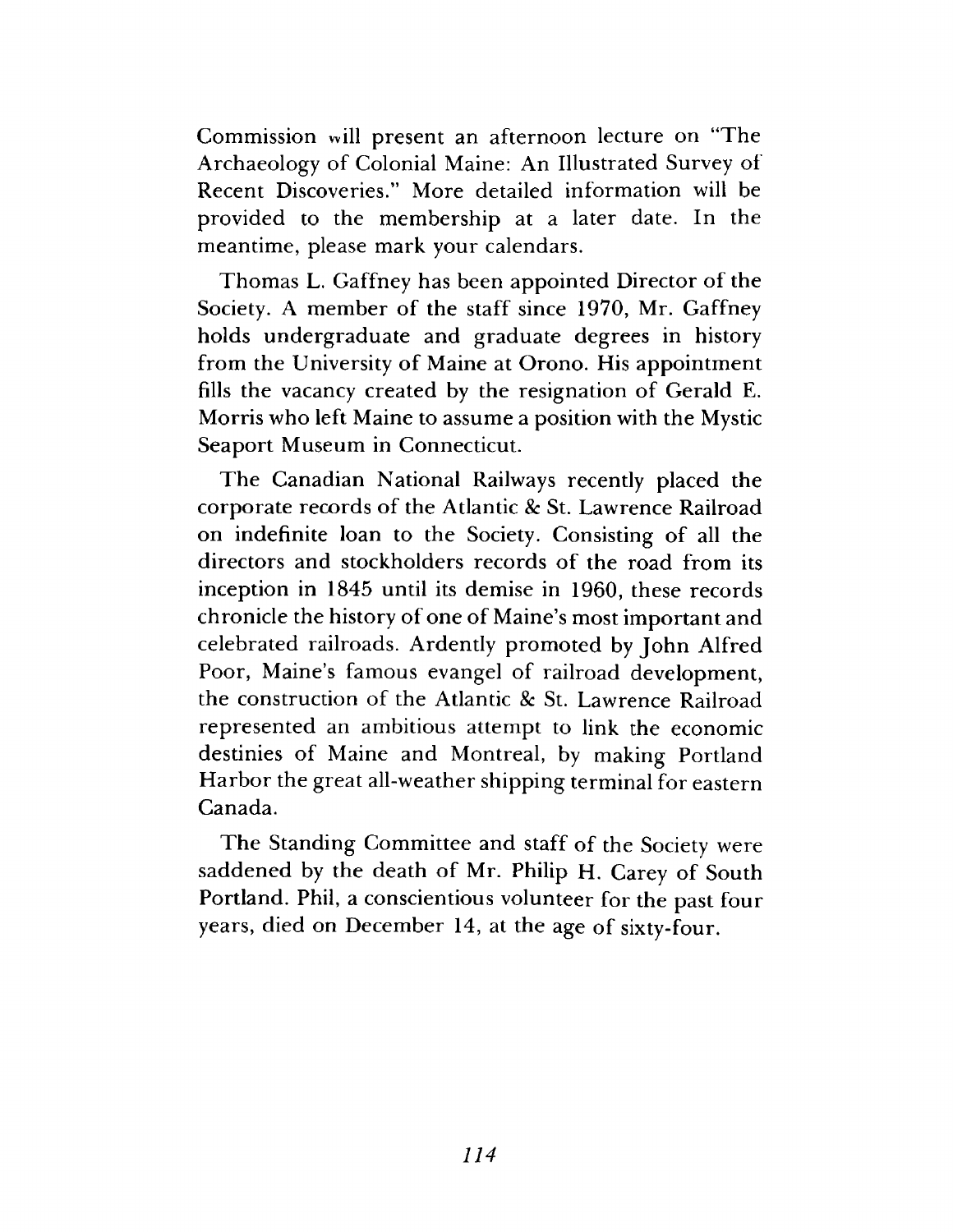## *CONTRIBUTORS TO THE 1977 ANNUAL APPEAL*

*As of February 1, 1978*

Lt. General & Mrs. James D. Alger, San Francisco, California Mr. Hayden L. V. Anderson, Gardiner Mrs. Richard B. Anderson, Portland Mrs. Helen R. Andrew, Portland Mr. *8c* Mrs. D. Kilton Andrew, Cape Elizabeth Mr. Carleton Ashley, Princeton, New Jersey Mr. *8c* Mrs. David Astor, South Casco Mr. Jack S. Atwood, Cape Elizabeth Mr. John Ballentine, Somersworth, New Hampshire Mrs. Tyler M. Bartow, Essex Fells, New Jersey Mr. Donald E. Belgrave, Portland Mrs. Elizabeth Berg, Cape Elizabeth Mrs. Nathan Berliawsky, Camden Mr. Edward S. Boulos, Portland Bowdoin Historical Society, Lisbon Falls Mrs. Gladys E. Bragdon, Portland Mrs. Betty Q. Brandt, North Hollywood, California Mr. M. Lelyn Branin, Princeton, New Jersey Ms. Rita M. Breton, Bangor Ms. Ruth C. Briggs, Augusta Mr. Brooks Brown, Jr., Augusta Mrs. Howard T. Brown, Norwichtown, Connecticut Mr. William H. Bunting, North Whitefield Miss Frances L. Burnett, Manchester, Massachusetts Mrs. Frederic E, Camp, East Bluehill Mr. Alvah W. Carver, North Conway, New Hampshire Mr. Lawrence D. Chapman, Portland Mr. George H. Chick, Monmouth Miss Marion Chick, Westbrook Miss Cora Clifford, South Portland Miss Josephine Cobb, Cape Elizabeth Mrs. Warren F. Cobb, Gray Mrs. Isabel T. Coburn, Portland Mr. *8c* Mrs. Frank M. Coffin, South Portland Dr. *8c* Mrs. Franklin P. Cole, Portland Commercial Welding Company, South Portland Mr. Robert R. Cook, Orange, New Jersey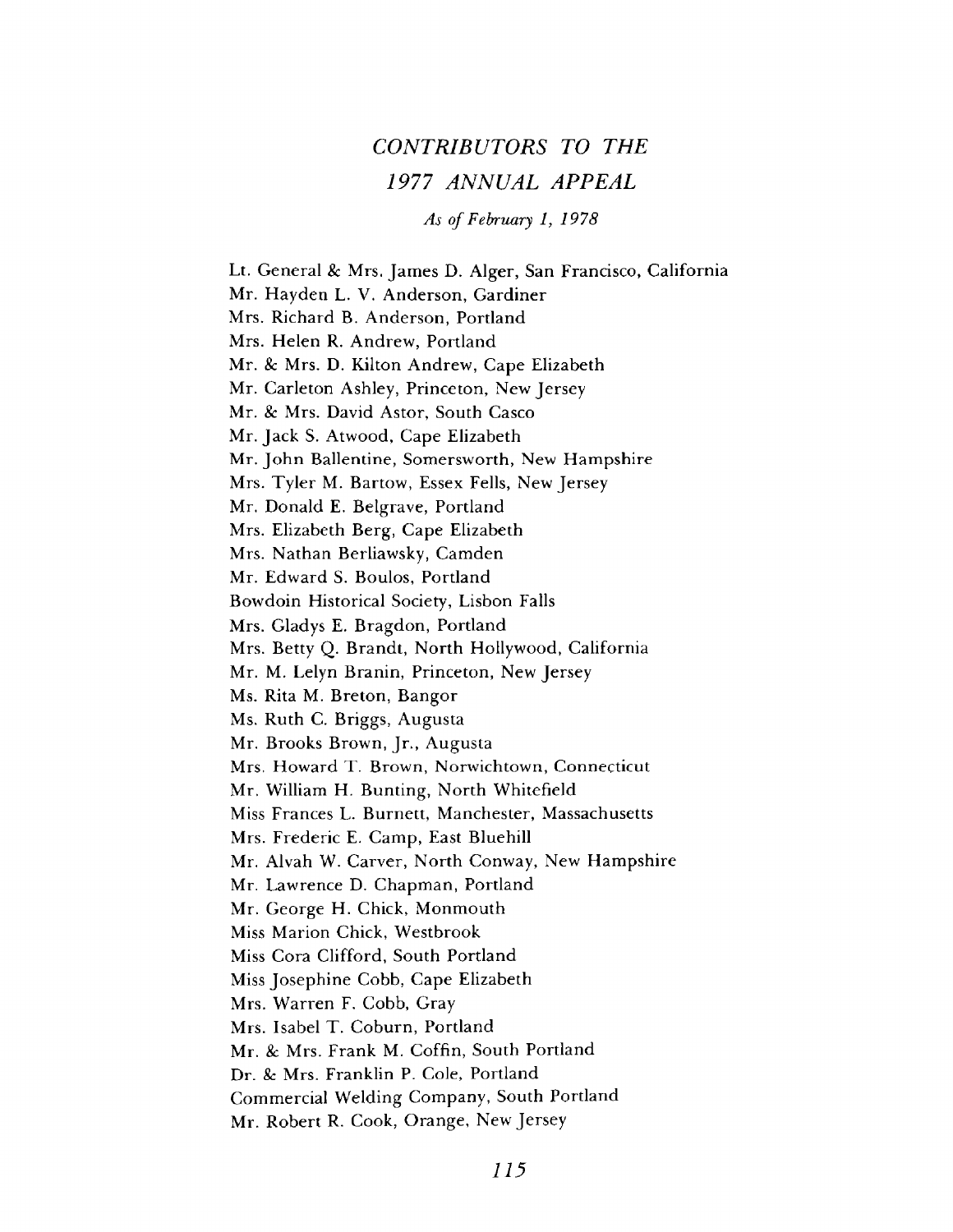Mr. *Sc* Mrs. Erastus Corning, II, Albany, New York Capt. John R. Crumpton, Jr., Oxford Mr. Leland E. Cunningham, Richmond, California Mr. Harold E. Curtis, Madison, New Jersey Mr. Edward A. Daley, Stockton Springs Mrs. Donna Miller Damon, Cum berland Center Mr. Emery W. DeBeck, Melrose, Massachusetts Mrs. Myrtle T. Decker, Farmington Rufus Deering Company, Portland Mrs. Josephine H. Detmer, Falmouth Dr. George F. Dow, Nobleboro Mr, Robert C. Dutton, Portland Mr. Richard N. Dyer, Waterville Mrs. Wanda Eakin, Larned, Kansas Mr. Robert A. East, Ogunquit Mr. William H. Eaton, Scituate, Massachusetts Mrs. Paulina F. Ervin, Lynnwood, Washington Mr. Byron Fairchild, Alexandria, Virginia Mrs. George R. Flavin, South Portland Miss Dorothy Fletcher, Portland Miss Lillian E. Fredin, Mexico Mrs. Helen C. Frost, Portland Mr. John Frost, New York, New York Mr. *Sc* Mrs, Percy E. Frost, South Portland Mrs. Phyllis E. Fulks, Portland Mrs. Constance B. Fuller, Dover, Massachusetts Mrs. Barbara V. Gent, Weathersfield, Connecticut Mrs. Evelyn O. Gilpatrick, Brunswick Mr. Charles A Gooding, Westbrook Mr. Charles W. Goodwin, Port Chester, New York Mr. & Mrs. Lyttleton B. P. Gould, Jr., Hadlyme, Connecticut Mrs. Lillian H. Grant, Gorham Mr. Carl G. Gray, West Sullivan Miss Ruth Gray, Old Town Mr. *Sc* Mrs, John P. Gulliver, Portland Mr. *Sc* Mrs. John W. Gulliver, Portland Mr. Harold E. Hall, Hebron Mr. John E. Ham, Jr., Falmouth Mr. James C. Hamlen, Jr., Portland Mrs. Hazel A. Hammond, Marcellus, New York Mrs. Edith H. Hanley, Damariscotta Mr. Paul E Hannemann, Brewer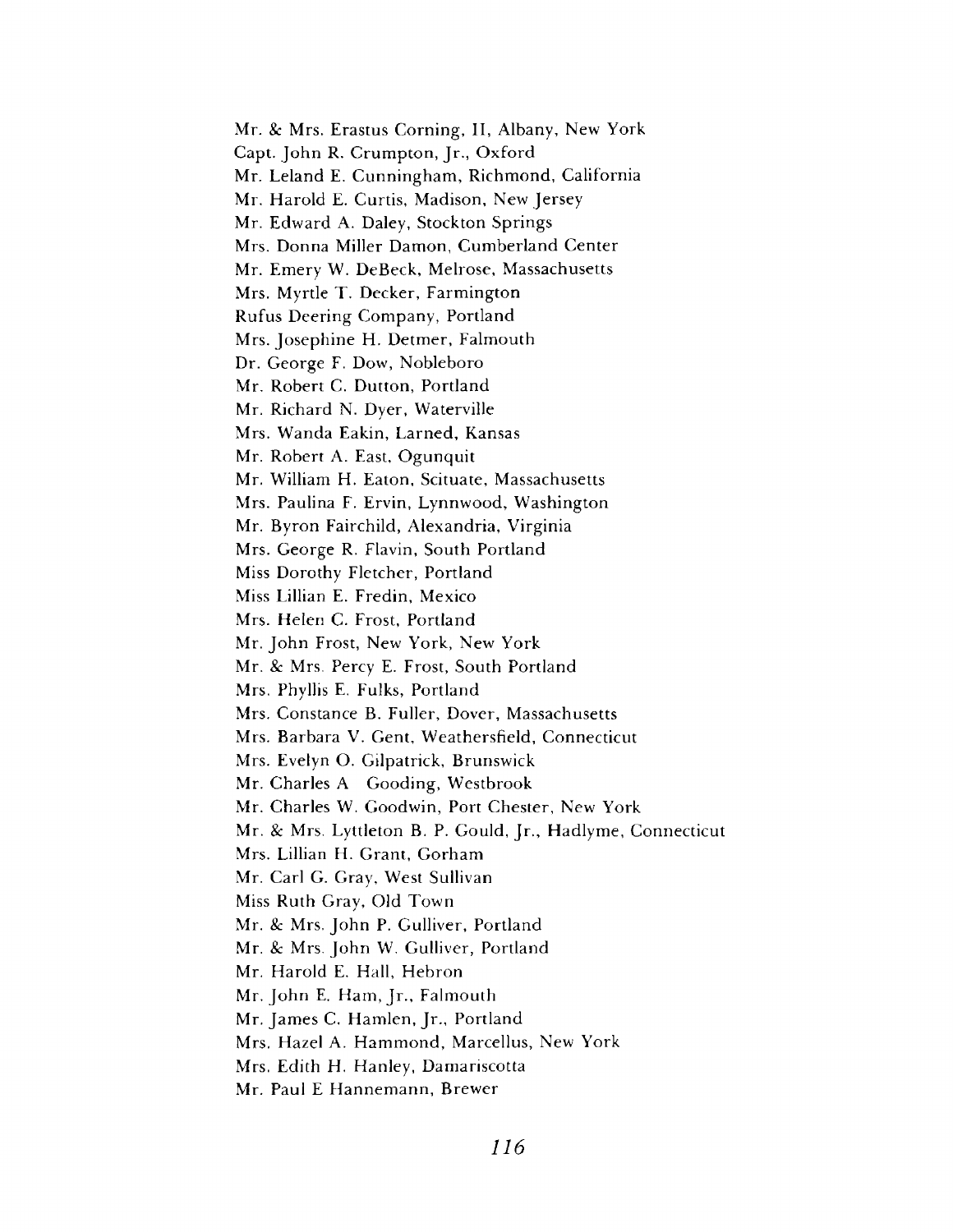Miss Catherine M, Harkness, Portland LCDR Peter C. Haskell, Newport, Rhode Island Mr. William L. Haskell, Jr., Lewiston Mr. Benton L. Hatch, Amherst, Massachusetts Miss Pamela W. Hawkes, New York, New York Mr. Lloyd G. Hay, Portland Mrs. Richard H. Hayden, Yarmouth Mr. Bruce W. Hazelton, Portland Mr. *8c* Mrs. Ernst C. Helm reich, Brunswick Mrs. J. Keith Henney, Snowville, New Hampshire Mr. & Mrs. Horace A. Hildreth, Cumberland Foreside Mrs. A. Christine Hillman, Oakland Mr. Ralph E. Hillman, Midland, Michigan Mrs. Barbara D. Hitchner, Orono Mr. Edward F. Holden, Riverside, Connecticut Mr. Millard A. Howard, Palermo Mr. Wilbar M. Hoxie, Plaistow, New Hampshire Mr. Thomas C. Hubka, Eugene, Oregon Mrs. Genevieve R. Ireland, Shrewsbury, Massachusetts M. H. Irvine, Hallowell Mr. Dean F. Jewett, Saco Mr. Edward C. Jordan, Portland Mr. Gordon E. Kershaw, Frostburg, Maryland Mr. Leon Keyser, Portland Mrs. Blanche L. King, Falmouth Mrs. Grace W. King, New York, New York Miss Geneva A. Kirk, Lewiston Mrs. Alice S. Kirkpatrick, Portland Mr. Carleton G. Lane, Portland Mrs. Mary B. Lippincott, Portland Dr. Charles W. Little, West Falmouth Miss Jane Long, Portland Longfellow Garden Club, Portland Mr. E. Frederick Low, South Freeport Mrs. Lloyd Lowndes, Wiscasset Mr. Richard P. Mallett, Portland Mrs. Bevalie Marean, Sebago Lake Mr. David B. Marentette, Eugene, Oregon Mrs. Doris R. Marston, Dover, New Hampshire Ms. Isadore H. S. Martin, York Mrs. Mabel McAfee, Wiscasset Mr. John McCarty, Cape Elizabeth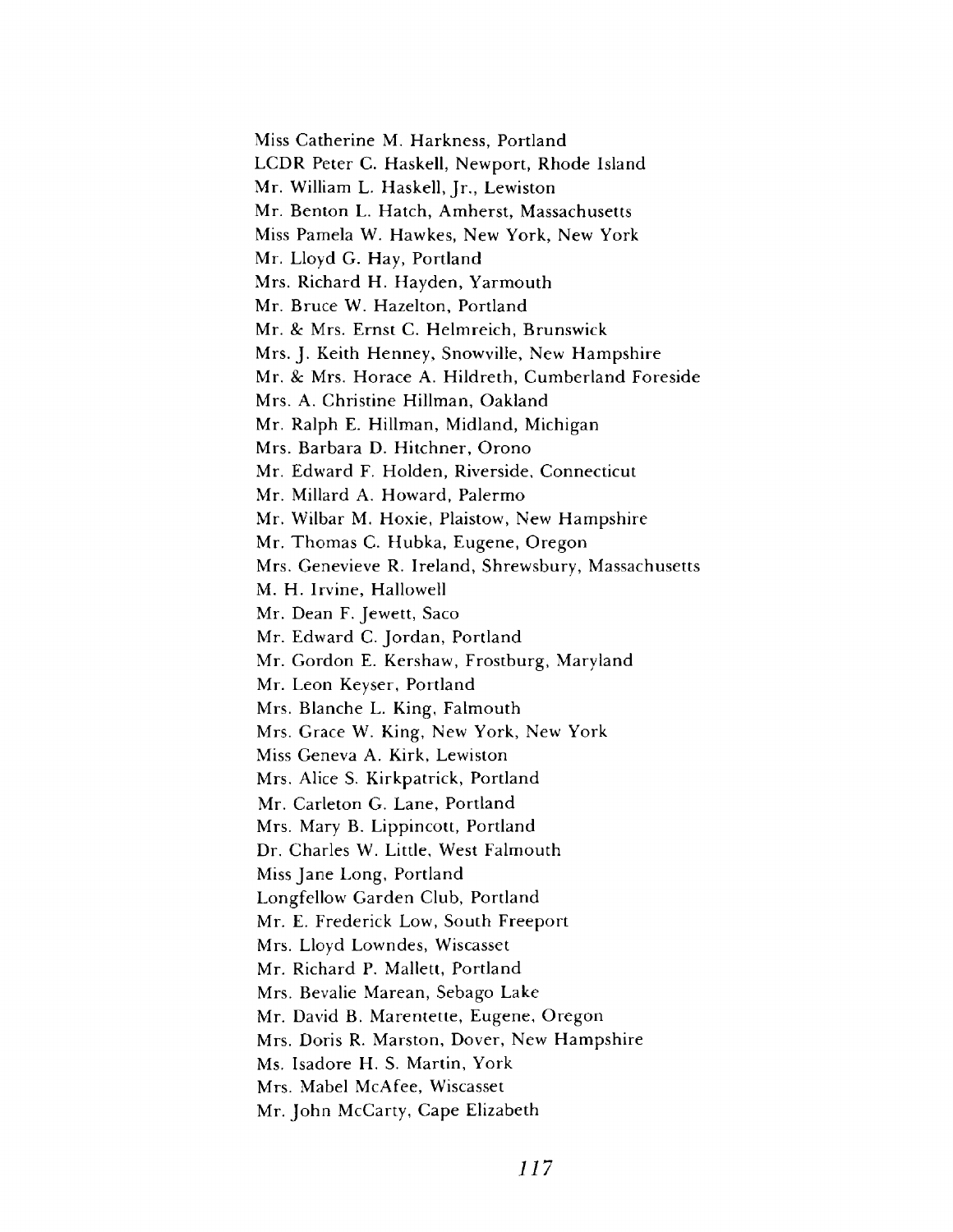Mrs. Lucille L. McIntyre, North Edgecomb Ms. Mary D. Merrill, Saco Mrs. Elizabeth Maxfield-Miller, Concord, Massachusetts Rev. & Mrs. G. Gardner Monks, South Portland Mr. *8c* Mrs. Charles R. Monteith, Rockland Miss Lucille Moore, Gorham Dr. Alvin H. Morrison, Fredonia, New York Miss Julia R. Morse, Chevy Chase, Maryland Mr. *8c* Mrs. Floyd Nute, Augusta Mrs. Laura L. Orcutt, Wiscasset Mr. John E. Palmer, Cumberland Mrs. Chester R. Parker, North Bridgton Mr. William Parsons, New York, New York Mrs. Eleanor M. Patch, Quincy, Massachusetts Mrs. Esther Payne, Portland Mrs. Chester H. Pease, Cape Elizabeth Mr. Steven A. Pederson, Peaks Island Mr. Harry E. Percival, Jr., Weeks Mills Mr. Cyrus C. Pinkham, Gardiner Miss Louise M. Prince, Bangor Mrs. Marjorie M. Quigg, Bangor Mr. David L. Rabasca, Augusta Mr. Clarence R. Reid, West Paris Mr. John G. Reid, Sackville, New Brunswick, Canada Ms. Muriel A. Richards, Bath Miss Claire A. Richardson, Baltimore, Maryland Mr. John B. Robinson, Oxford Col. *8c* Mrs. Joseph Rogers, Bath Mrs. Winnifred E. Samuelson, Portland Mrs. Eleanor H. Saunders, South Freeport Mrs. Candace L. Sawyer, North Edgecomb Mrs. Sarah R. Sawyer, Portland Mrs. Ernestine M. Sayward, Alfred Mr. John A. Schutz, Los Angeles, California Mr. *8c* Mrs. Fred C. Scribner, Jr., Falmouth Foreside Ms. Edith Seigars, Freeport Mr. William D. Shipman, Brunswick Mr. *8c* Mrs. Halsey Smith, South Freeport Mr. Karl K. Soule, South Portland Mr. Frank E. Southard, Jr., Augusta Mrs. Mary Louise Sprague, Prouts Neck Mr. Harold M. Sterling, Yarmouth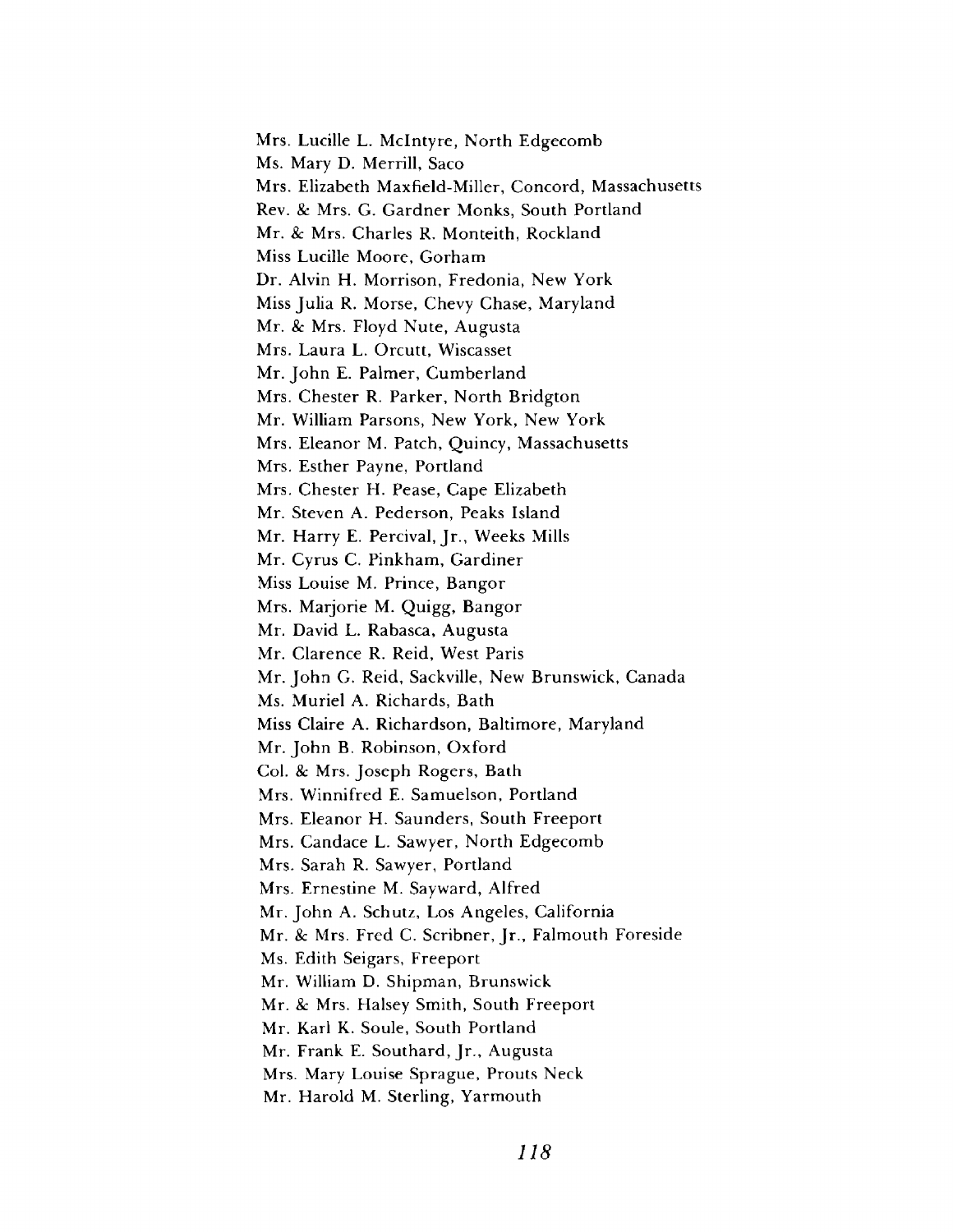Mr. & Mrs. Clarence Stone, Villanova, Pennsylvania Mr. Sewall C. Strout, Falmouth Foreside Mr. *8c* Mrs. A rnold H. Sturtevant, Kents Hill Miss Elizabeth A. Taylor, East Vassalboro Ms. Dorothy E. Thombs, Sebago Lake Mr. C. Hasty Thompson, Portland Mr. Earle S. Thompson, New York, New York Miss Leona E. Thompson, Portland Ms. Margaret J. Tibbetts, Bethel Mrs. Hazel D. Town, Peaks Island Mr. James L. Twombly, Brunswick Mr. James B. Vickery, Brewer Mrs. Jean E. Weare, Portland Miss Rebecca R. Weeman, West Buxton Mrs. Gertrude B. Weir, Biddeford Mr. Edward G. Welch, San Diego, California Miss Margaret A. Whalen, Augusta Mrs. Bradford S. Wellman, Bangor Mr. Stephen Wheatland, Sorrento Mrs. Thea Wheelwright, Freeport Mr. Grant D. Whipple, Cape Neddick Mrs. Anne B. Whitehouse, Cumberland Foreside Mrs. Elizabeth F. Whitman, Brunswick Mrs. Katherine F. Woodman, Falmouth Mr. Donald A. Yerxa, Quincy, Massachusetts

#### *NEW MEMBERS*

*FROM MAINE Augusta:* Mr. Theodore H. Russell *Bailey Island:* Mrs. Elroy F. Doughty *Bangor:* Mr. James E. Mitchell *Biddeford:* Rev. Christian E. Roy *Cape Elizabeth:* Mr. Phillip A. Cole *Falmouth:* Mrs. Dorris A. Porter *Freeport:* Mrs. James E. Trott *Gorham:* Mr. Douglas E. Bailey *Kennebunk:* Rev. Peter Tufts Richardson *Kennebunkport:* Mrs. Florence B. Smith *Old Orchard Beach:* Mr. Everett P. Inman *Peaks Island:* Mr. Gregory M. Scandlen *Portland:* Mr. Lawrence E. Bibber, Mr.